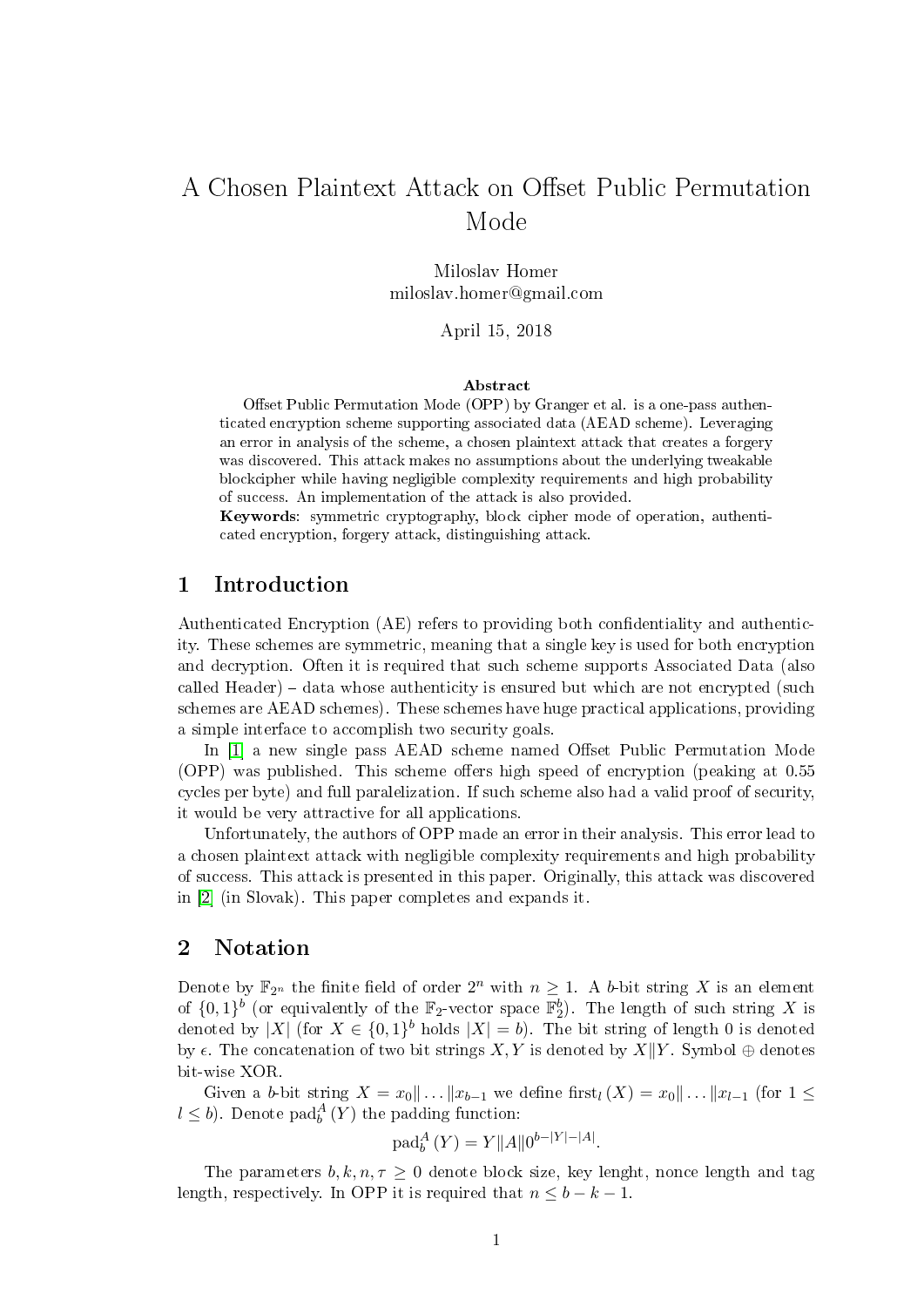# 3 Preliminaries

#### <span id="page-1-0"></span>3.1 Tweakable Blockciphers

Let  $\mathcal T$  be a set of "tweaks". A tweakable blockcipher  $E: \{0,1\}^k \times \mathcal T \times \{0,1\}^b \to$  $\{0,1\}^b$  is a function such that for every  $K \in \{0,1\}^k$  and every tweak  $T \in \mathcal{T}$  function  $E(K,T,.)\colon \{0,1\}^b \to \{0,1\}^b$  is a permutation. Inverse permutation is denoted  $E^{-1}(K,T,.)$ .

A tweakable permutation  $\pi \colon \mathcal{T}\{0,1\}^b \to \{0,1\}^b$  is a function such that for every  $T \in \mathcal{T}$  function  $\pi(T,.)\colon \{0,1\}^b \to \{0,1\}^b$  is a permutation.

Granger et al. [\[1\]](#page-6-0) proposed Mixed tweakable pseudorandom permutation (MTPRP) security as a security definition for a tweakable blockcipher. It is a middle ground between tweakable pseudorandom permutation (TPRP) notion and strong TPRP (STPRP) notion.

- In the former, the adversary is permitted encryption queries only.
- In the latter, the adversary is also permitted decryption queries.
- In MTPRP, we utilize a partition of tweakspace, say  $\mathcal{T} = \mathcal{T}_0 \cup \mathcal{T}_1$ . For tweaks in  $\mathcal{T}_0$  the adversary can only ask encryption queries while for tweaks in  $\mathcal{T}_1$  the adversary can also ask decryption queries.

The goal of the adversary is to distinguish between a tweakable blockcipher with randomly chosen key and a randomly chosen tweakable permutation. We say that  $E$  is a secure MTPRP if the advantage:

$$
Adv^{MTPRP}(A) = \left| \Pr \left[ A^E = 1 \right] - \Pr \left[ A^{\pi} = 1 \right] \right|
$$

is negligible for every bounded adversary A, where  $A^E = 1$  denotes that the adversary interacted with a tweakable blockcipher with randomly chosen key and the adversary returned it interacted with a tweakable blockcipher with an unknown key. The symbol  $A^{\pi} = 1$  denotes that the adversary interacted with a randomly chosen tweakable permutation and the adversary returned it interacted with a tweakable blockcipher with an unknown key.

#### <span id="page-1-1"></span>3.2 Nonce-based Authenticated Encryption (with Associated Data)

Denote the associated data H and the key K. OPP employs a nonce  $-$  this value should not be repeated for a given key, although an adversary can know and predict it (denoted N). A tag is a short string appended to the ciphertext (denoted T). Formally, an abstract Authenticated Encryption with Associated Data (AEAD) scheme utilizing nonces operates as follows:

$$
\mathcal{E}_K(N, H, M) = (C, T),
$$
  

$$
\mathcal{D}_K(N, H, C, T) = M/\perp.
$$

If for given  $(N,H,C,T)$  there doesn't exist a message M such that  $\mathcal{E}_K(N,H,M) = (C,T)$ then the decryption algorithm outputs  $\perp$  indicating that such ciphertext C with tag T is invalid given nonce  $N$ , associated data  $H$  and key  $K$ .

Following [\[3\]](#page-7-1): an ideal counterpart to this scheme is a random oracle that for a plaintext of length m, a nonce and associated data returns a string of random bits of length  $m + \tau$ , where  $\tau$  is the lenght of the tag.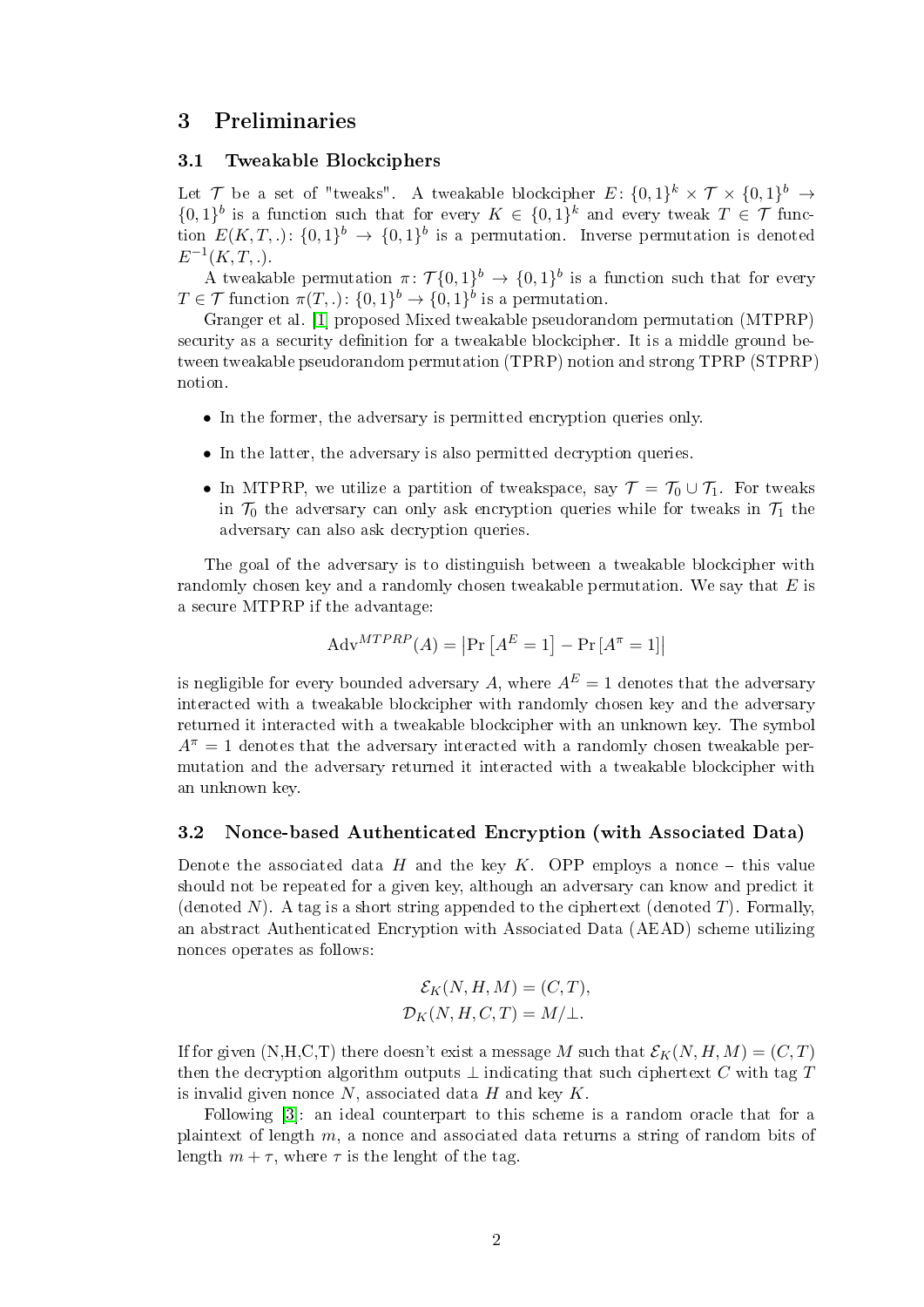Distinguishing between such an oracle and a real scheme with random key is the goal of the adversary  $-$  denoted PRIV as in [\[3\]](#page-7-1). The advantage of such adversary is defined as:

$$
Adv_{A\to A}^{PRIV}(A) = \left| Pr\left[ A^{A\to A} = 1 \right] - Pr\left[ A^* = 1 \right] \right|.
$$

In PRIV there are additional restrictions placed on the adversary: the adversary can only use encryption queries and cannot repeat nonces.

Granger et al. [\[1\]](#page-6-0) relaxed these restrictions for the OPP scheme. The adversary can use decryption queries – a random oracle would always return  $\perp$  (i.e. the ciphertext with tag are always invalid). The adversary is nonce-respecting in the following sense. citing  $[1]$ , Appendix B: "Let D be a *nonce-respecting* AE distinguisher against OPP which means that it never makes an encryption query for a nonce that was used before." Therefore, in their setting it is possible to ask multiple decryption queries with a previously used nonce, provided that only one encryption query for a given nonce was asked. One natural restriction was added: the adversary cannot query a text for decryption if such text was recieved as an output of an encryption query. The advantage of an adversary is defined as:

$$
Adv_{A\to A\to D}^{Granger}(A) = \left| \Pr\left[ A^{A\to A\to D} = 1 \right] - \Pr\left[ A^{\$} = 1 \right] \right|.
$$

Granger et al. do not claim anything else about OPP. In contrast, Rogaway defines a second experiment, denoted AUTH. In AUTH, the attacker interacts with real scheme with random key. The attacker is tasked to produce a forgery – value  $(N, H, C, T)$ . If  $D_K(N, H, C, T) \neq \perp$ , the attacker is successful. The advantage of such adversary is defined as:

$$
Adv_{AEAD}^{AUTH}(A) = Pr \left[ D_K(A^{AEAD}) \neq \bot \right].
$$

The adversary is restricted:

- The adversary can only ask encryption queries.
- The forgery attempt cannot be an output of an encryption query.
- The adversary is nonce-respecting: two encryption queries cannot have identical nonce.

Note that the adversary can reuse a nonce in his forgery attempt.

## 4 Offset Public Permutation Mode

OPP mode dened in [\[1\]](#page-6-0) utilizes tweakable blockciphers. Since the attack described in this article does not assume anything about the tweakable blockcipher, we do not need to concern ourselves with the details of tweakable blockcipher construction. Instead, it is assumed that a MTPRP secure abstract tweakable blockcipher is used with tweakspace  $\mathcal{T} = \mathcal{T}_0 \cup \mathcal{T}_1$  such that  $(X,0,0,0) \in \mathcal{T}_0$  for all  $X \in \{0,1\}^b$  (see subsection [3.1,](#page-1-0) and assumptions of theorem 2 in [\[1\]](#page-6-0)). The condition of  $(X, 0, 0, 0) \in \mathcal{T}_0$  for all  $X \in \{0, 1\}^b$ is satisfied: since such tweaks are used only in one line (see line 4 in function OPPAbs in figure  $1$ ) – such tweaks are not used in inverse direction. There are no assumptions about  $\mathcal{T}_1$ .

The tweaks are of the form  $\{0,1\}^{b-k} \times \mathbb{N}^3$ . Calling a tweakable blockcipher encryption on plaintext P with key K and tweak  $(X, i_0, i_1, i_2)$  is denoted by  $E_{K,X}^{i_0, i_1, i_2}(P)$ . In similar fashion a tweakable blockcipher decryption is denoted by  $D^{i_0,i_1,i_2}_{K,X}(C)$ 

OPP mode is defined via algorithms OPPEnc, OPPDec and OPPAbs. Algorithms OPPEnc and OPPAbs are used in the encryption routine OPPE, algorithms OPPDec and OPPAbs are then used in the deryption routine OPPD.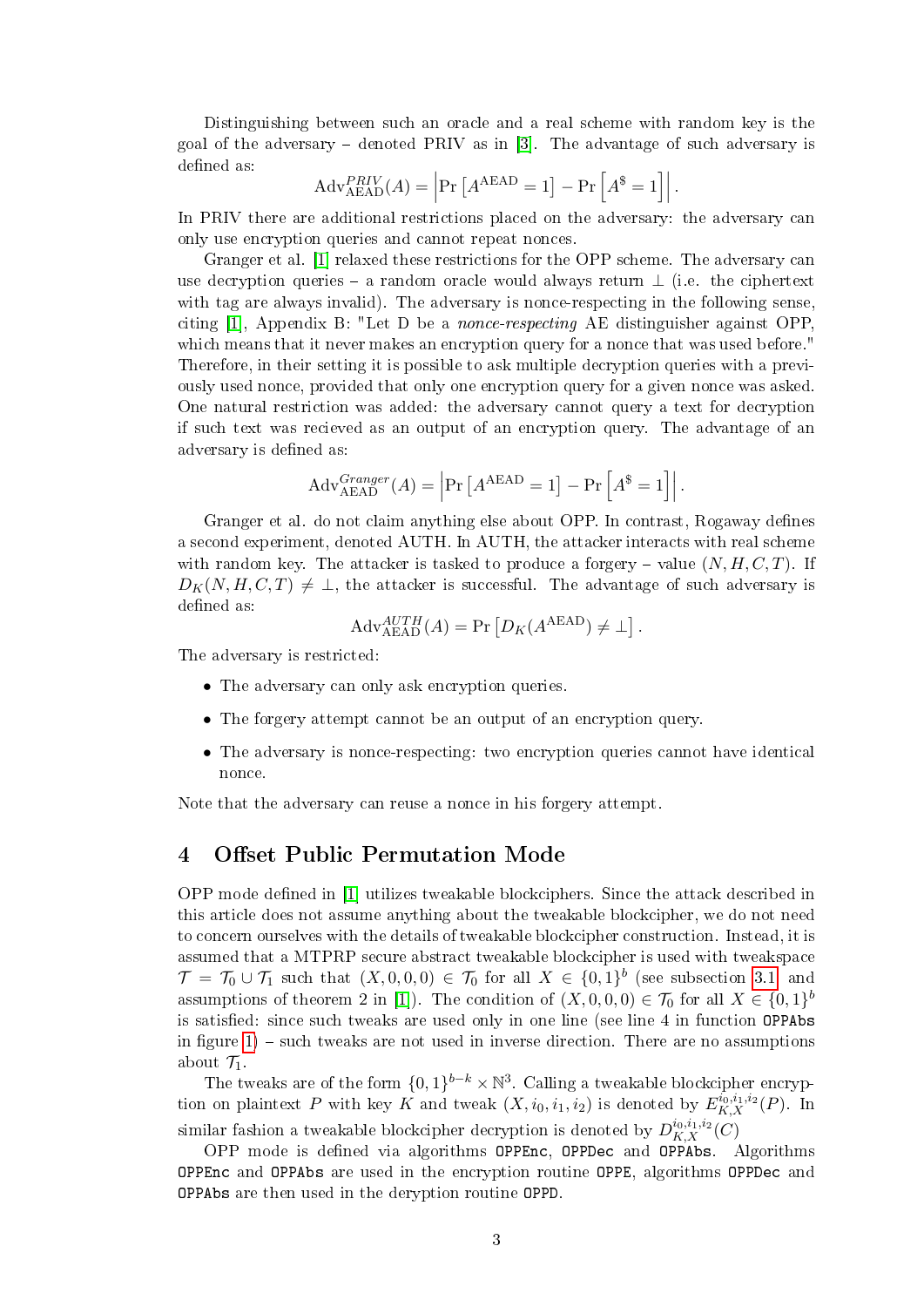<span id="page-3-0"></span>Function  $\text{OPPEnc}(K, X, M)$ : 1  $M_0||M_1|| \dots ||M_{m-1} \leftarrow M$ , st.  $|M_i| = b, 0 \leq |M_{m-1}| < b;$ 2  $C \leftarrow \epsilon$ ;  $s \longrightarrow S \leftarrow 0^b;$ 4 for  $i \in \{0, 1, \ldots m-2\}$  do 5  $C_i \leftarrow E_{K,X}^{i,0,1}(M_i);$ 6  $C \leftarrow C || C_i;$ 7  $S \leftarrow S \oplus M_i;$ 8 if  $|M_{m-1}| > 0$  then 9  $Z \leftarrow E_{K,X}^{m-1,1,1}(0^b);$ 10  $C_{m-1} \leftarrow$  $\operatorname{first}_{|M_{m-1}|}(\operatorname{pad}_b^0(M_{m-1}) \oplus Z);$ 11  $C \leftarrow C||C_{m-1};$ 12  $S \leftarrow S \oplus \text{pad}_b^{10}(M_{m-1});$ 13 return  $C, S$ Function  $\text{OPPDec}(K, X, C)$ : 1  $C_0||C_1|| \dots ||C_{m-1} \leftarrow C$ , st.  $|C_i| = b, 0 \leq |C_{m-1}| < b;$ 2  $M \leftarrow \epsilon$ ;  $s \longrightarrow S \leftarrow 0^b;$ 4 for  $i \in \{0, 1, \ldots m-2\}$  do 5  $M_i \leftarrow D_{K,X}^{i,0,1}(C_i);$ 6  $M \leftarrow M||M_i;$ 7  $S \leftarrow S \oplus M_i$ ; 8 if  $|C_{m-1}| > 0$  then 9  $Z \leftarrow E_{K,X}^{m-1,1,1}(0^b);$ 10  $M_{m-1} \leftarrow$  $\operatorname{first}_{|C_{m-1}|}(\operatorname{pad}_b^0(C_{m-1}) \oplus Z);$ 11  $M \leftarrow M||M_{m-1};$ 12  $S \leftarrow S \oplus \text{pad}_b^{10}(M_{m-1});$ 13 return  $M, S$ Function  $\text{OPPAbs}(K, X, H, S, l)$ : 1  $H_0||H_1|| \dots ||H_{h-1} \leftarrow H$ , st.  $|H_i| = b, 0 \leq |H_{h-1}| < b;$  $2 \qquad S' \leftarrow 0^b;$ 3 for  $i \in \{0, 1, \ldots h-2\}$  do  $S'\leftarrow S'\oplus E_{K,X}^{i,0,0}(H_i);$ 5 if  $|H_{h-1}| > 0$  then 6  $S' \leftarrow S' \oplus E_{K,X}^{h-1,1,0}(\text{pad}_b^{10}(H_{h-1}));$ 7  $j \leftarrow [l/b] + 2;$  $\quad \quad \textbf{return } \text{first}_t\left( S' \oplus E_{K,X}^{h-1,j,0}(S) \right)$ Function OPPE $(K, N, H, M)$ : 1  $X \leftarrow \text{pad}_{b-n-k}^0(N);$ 2  $C, S \leftarrow \text{OPPEnc}(K, X, M);$ 3  $T \leftarrow \text{OPPAbs}(K, X, H, S, |M| \mod b);$ 4 return  $C, T$ ; Function OPPD  $(K, N, H, C, T)$ : 5  $X \leftarrow \text{pad}_{b-n-k}^0(N);$ 6  $M, S \leftarrow \texttt{OPPDec}(K, X, C);$ 7  $T' \leftarrow \texttt{OPPAbs}(K, X, H, S, |M| \mod b);$  $\mathbf{s}$  if  $T = T'$  then <sup>9</sup> return M <sup>10</sup> else 11 return  $\perp$ 

Figure 1: Offset Public Permutation Mode (OPP)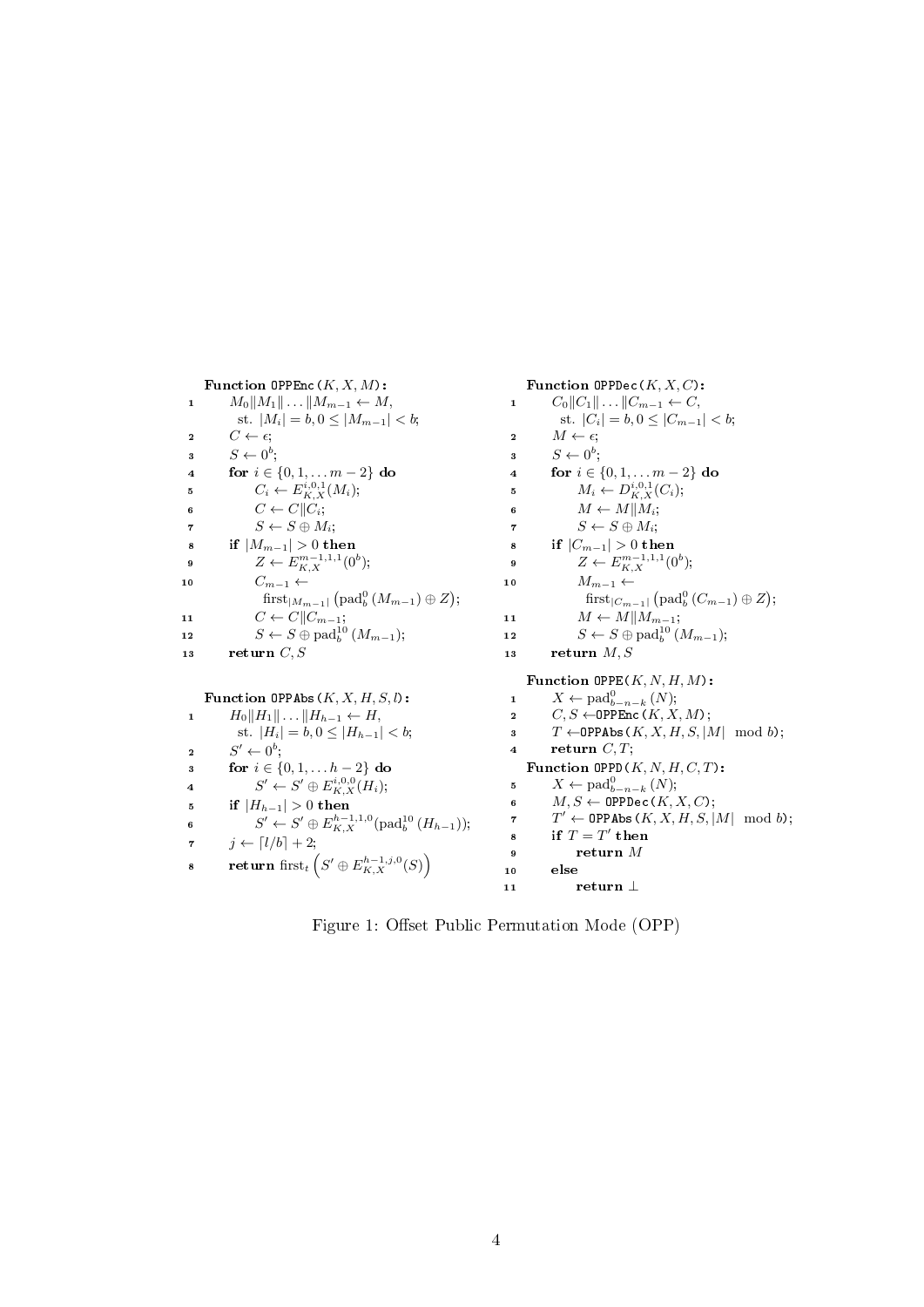### 5 The Attack

#### 5.1 Description

The attack is described as a routine of an adversary  $-$  the adversary performs the steps. Additionally, the adversary can query the encryption/decryption oracle. To avoid complicated formalism this action is denoted as a function call. The task of the adversary is to distinguish between a real oracle and a random oracle (see subsect. [3.2\)](#page-1-1).

<span id="page-4-0"></span>

| Function CreateForgery $(\mathcal{E}, N, H, p)$ : |                                                                                                                                                                                                                                                                              |
|---------------------------------------------------|------------------------------------------------------------------------------------------------------------------------------------------------------------------------------------------------------------------------------------------------------------------------------|
|                                                   |                                                                                                                                                                                                                                                                              |
|                                                   |                                                                                                                                                                                                                                                                              |
|                                                   |                                                                                                                                                                                                                                                                              |
|                                                   | $\begin{array}{c c} \textbf{1} & M_1 \leftarrow 0^{2b+p}; \ \textbf{2} & C, T \leftarrow \mathcal{E}(N,H,M_1); \ \textbf{3} & C_1 \  C_2 \  C_3 \leftarrow C, \text{ st. }  C_1  = b,  C_2  = b,  C_3  = p; \ \textbf{4} & \textbf{return } N, H, C_1 \  0^p, T \end{array}$ |

A routine (see algorithm [1\)](#page-4-0) that produces forgeries with signicant probability of validity was discovered in [\[2\]](#page-7-0). A forgery consists of a nonce, a header and a ciphertext with tag. This routine can be used for every valid header and valid nonce, so these are specified as the parameters of the routine. The last parameter,  $1 \leq p \leq t$ , specifies the length of the last block used in the attack. To achieve optimal theoretical probability of generating a valid forgery set  $p = 1$ .

<span id="page-4-1"></span>**Proposition 1.** Let  $\mathcal{E}$  be the oracle providing encryption routine of OPP using an ideal tweakable blockcipher. Let N be a valid OPP nonce and let H be a valid OPP header. Let  $1 \leq p \leq t$ . Then the routine in algorithm [1](#page-4-0) called with parameters  $\mathcal{E}, N, H, p$  returns a valid forgery with probability  $2^{-p}$ .

*Proof.* Denote the output of the query  $O = C_1||C_2||C_3, T$ , where  $|C_1| = |C_2| = b$  and  $|C_3| = p$ .

This proof has three parts:

- 1. Showing that  $C_1$  decrypts to  $0^b$ .
- 2. Verifying that  $0^p$  (last block) decrypts to  $0^p$  with probability  $2^{-p}$ .
- 3. Given the last block  $(0^p)$  decrypts to  $0^p$ , showing that the result of decryption is not ⊥.

The first step is trivial, since the nonce and the key used are identical. Second step:  $0^p$  is decrypted by XOR-ing with  $p$  random bits (see line 10 in OPPDec in figure [1\)](#page-3-0). The bits are random since it is assumed that the tweakable blockcipher used is ideal and the tweak  $(X, 0, 1, 1)$  was not used when computing the query.

To show the third step, we only need to show that value  $S$  computed in OPPEnc/OPPDec and used in OPPAbs is equal "in query" and "in forgery verification". In query:

$$
S = M_1 \oplus M_2 \oplus (0)^p 10(0)^{b-p-2} = 0^b \oplus 0^b \oplus (0)^p 10(0)^{b-p-2} = (0)^p 10(0)^{b-p-2}.
$$

Given that  $0^p$  is decrypted to  $0^p$  in forgery verification:

$$
S = 0b \oplus (0)p 10(0)b-p-2 = (0)p 10(0)b-p-2.
$$

Since parameters in OPPAbs are identical "in query" and "in forgery verification" the output of OPPAbs when decrypting is equal to T. Therefore  $\perp$  is not returned.  $\square$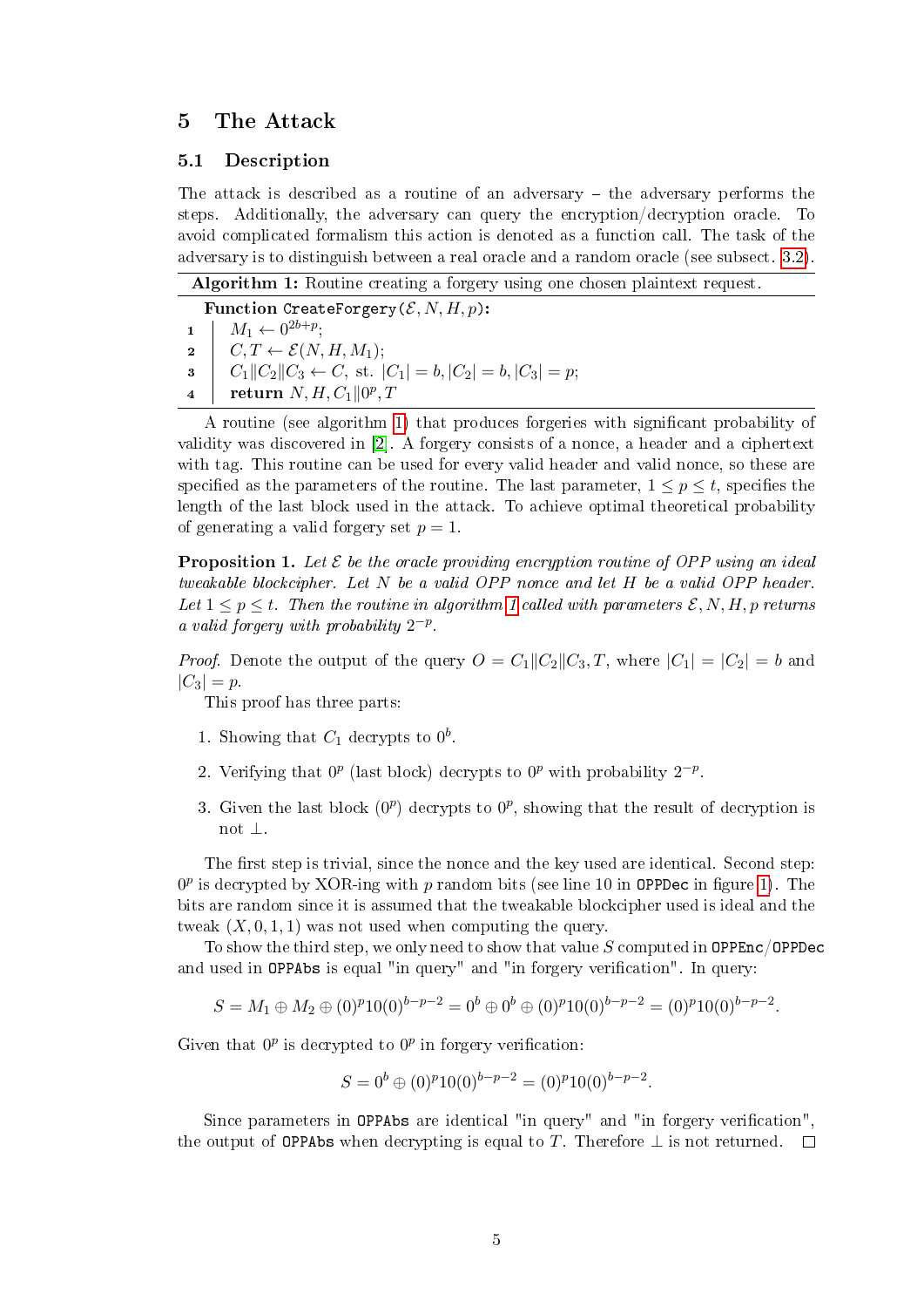Therefore routine CreateForgery can be used to create a valid forgery with significant probability. Therefore OPP cannot satisfy the AUTH requirement for nonce-based AEAD schemes. However, Granger et al. do not claim that OPP satisfies this requirement.

This routine can also be used to distinguish between a random and a real oracle. To avoid unnecessary formalism, it is assumed that the adversary is provided access to two oracles – an encryption oracle and a decryption oracle.

<span id="page-5-0"></span>

| <b>Algorithm 2:</b> Distinguishing between a real and a random oracle via forgery. |                                                                        |  |
|------------------------------------------------------------------------------------|------------------------------------------------------------------------|--|
| Function Distinguish $(\mathcal{E}, \mathcal{D}, N, H, p)$ :                       |                                                                        |  |
|                                                                                    | 1 $(N, H, F, T) \leftarrow$ CreateForgery $(\mathcal{E}, N, H, p)$ ;   |  |
|                                                                                    | $2 \mid o \leftarrow \mathcal{D}(N, H, F, T);$                         |  |
|                                                                                    | $\begin{array}{c c} 3 & \text{if } o = \perp \text{ then} \end{array}$ |  |
|                                                                                    | $4$   return $\theta$                                                  |  |
| $\overline{5}$                                                                     | else                                                                   |  |
| -6                                                                                 | return 1                                                               |  |

In algorithm [2](#page-5-0) we can see an example of an attacker using the ability to create forgery to distinguish between a real and a random oracle. Again, the nonce and the header can be chosen arbitrarily, so they are a parameter of the distinguisher.

**Proposition 2.** Let  $\mathcal{E}, \mathcal{D}$  be either the oracle providing encryption/decryption routine of OPP using an ideal tweakable blockcipher or corresponding random oracles. Let N be a valid OPP nonce and let H be a valid OPP header. Let  $1 \leq p \leq t$ . Then the routine in algorithm [2](#page-5-0) called with parameters  $\mathcal{E}, \mathcal{D}, N, H, p$  has advantage greater or equal to  $2^{-p}$ .

Proof. To determine the advantage, we have to determine two values: the probability that the distinguisher returns 1 when interacting with the real oracle and the probability that the distinguisher returns 1 when interacting with the random oracle.

Starting with the latter, this probability is equal to zero. The distinguisher only returns 1 when the decryption oracle returns a plaintext and not ⊥. Since the decryption random oracle always returns ⊥, this case is clear.

Now for the former: given that  $\mathcal E$  is a real oracle we get from proposition [1](#page-4-1) that routine CreateForgery produces a valid forgery with probability  $2^{-p}$ . This is the probability that this adversary correctly identifies a real oracle.

To conclude the proof recall the definition of the advantage:

$$
Adv_{AEAD}^{Grange}(A) = \left| Pr \left[ A^{AEAD} = 1 \right] - Pr \left[ A^{\$} = 1 \right] \right| = \left| 2^{-p} - 0 \right| = 2^{-p}.
$$

By choosing  $p = 1$  the advantage would be lower bounded by 0.5. Hence there exists an adversary with signicant advantage. This result is in direct contradiction with claims of Granger et al.

Moreover, if the attacker was permitted to check all options for the last block of the ciphertext, it could produce a valid forgery with probability equal to one. This attack would need only one encryption query and  $2^p$  decryption queries – this should be possible within the restrictions of the experiment (see section [3.2\)](#page-1-1).

There is another, perhaps more practical variant. Choose a nonce N and a header H. Choose plaintext blocks  $P_1, \ldots, P_m$  such that the last  $(m$ -th) block is short and that there exists i such that

$$
\bigoplus_{j=i}^{m-1} P_j = 0.
$$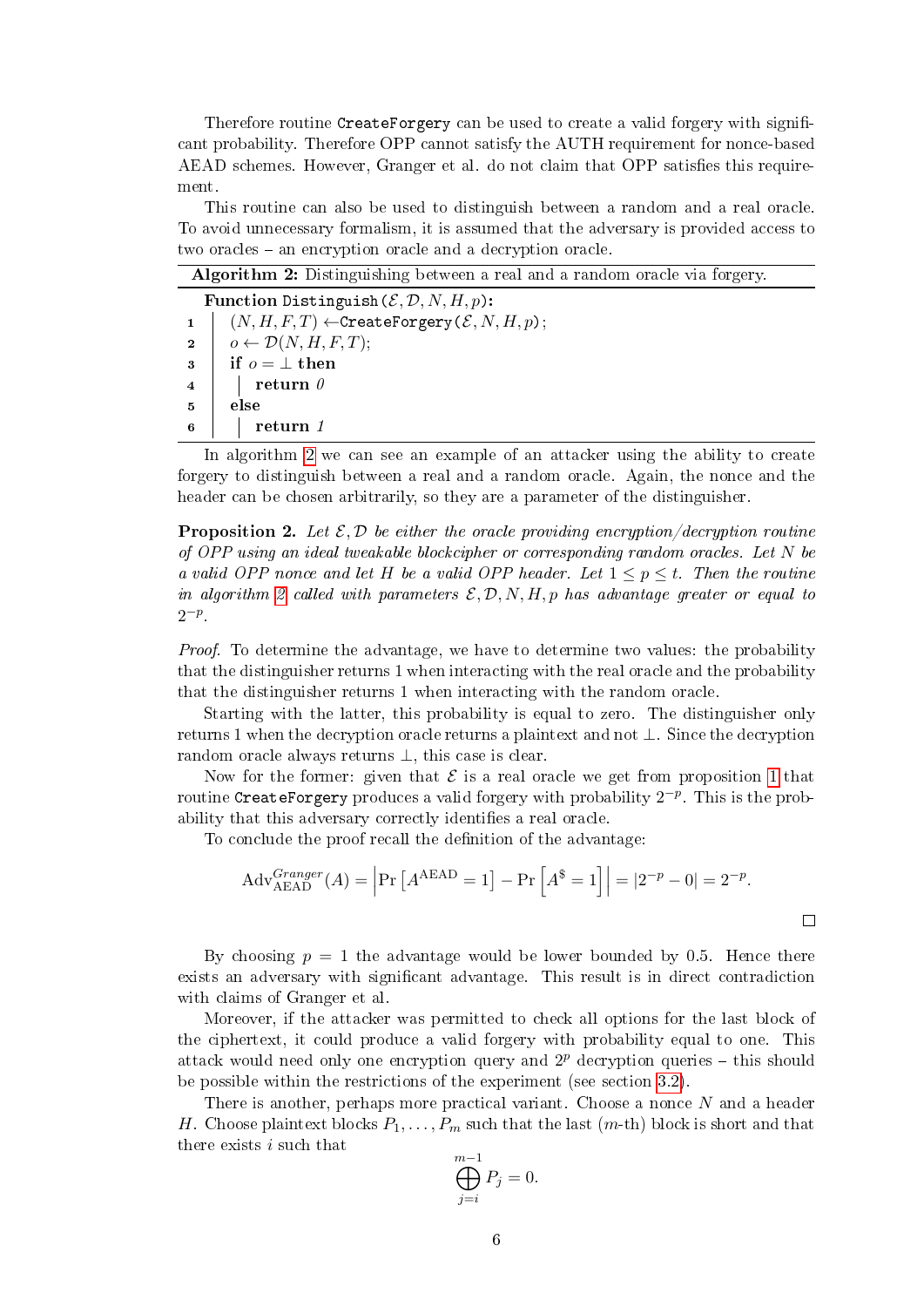Assume that the corresponding ciphertext is  $C_1, \ldots, C_m, T$ . Then to create a forgery with high probability of validity, omit blocks i to  $m-1$  from the ciphertext.

#### 5.2 Implementation

Authors of OPP provided an implementation of OPP in C on github [\[4\]](#page-7-2). A variation of this attack using their code as a target is implemented in C, source code is accessible on github [\[5\]](#page-7-3).

Due to efficiency reasons, all variables (key, nonce, header, plaintext, ciphertext) are treated as a sequence of bytes, not bits. Therefore when using given implementation of OPP the smallest nonzero last block has the length of one byte. Therefore, given one encryption query and one decryption query, our probability of producing a valid forgery is 1/256.

However, we are permitted to check all 256 possible options within the restrictions of the experiment. Therefore, it is possible to distinguish between a random oracle and a real oracle with probability equal to one. Such an attack utilizes only very small complexity requirements. An implementation of this variant is provided  $-$  checking all possible bytes of the last block to create a forgery.

## 6 Oversights in original analysis

Granger et al. noticed the similarities of OPP and Offset Code Book 3 (OCB3) by Krovetz and Rogaway [\[6\]](#page-7-4). In their appendix B Granger et al. claim that bounds of OCB3 directly apply to OPP.

This attack would not work on OCB3, because there is a subtle difference between OPP and OCB3. In OCB3 the tweak used when generating the tag depends on the length of the plaintext. The presented attack is therefore invalid, since the tweaks used when generating the tag are different. Therefore the tags would coincide with negligible probability, whereas in this attack the tags would coincide with probability that depends on the lenght of the last incomplete block.

Therefore the original conclusion that OPP generalizes OCB3 is invalid.

## 7 Conclusion

Offset Public Permutation Mode was a promising fast one-pass AEAD scheme that is fully paralelizable. In this paper a chosen plaintext attack on OPP was presented. Given any valid header and nonce it is possible to create a forgery with high probability of success utilizing only one encryption query, by ommiting blocks at the end of the plaintext that sum to zero. This also means that it is possible to distinguish OPP from a random oracle. A proof of concept implementation against OPP implementation is also provided. This attack was made possible by an incorrect assumption that OPP generalizes OCB3. The difference between the two is that the tweak used in tag generation in OPP does not depend on the ciphertext length.

# References

<span id="page-6-0"></span>[1] Robert Granger, Philipp Jovanovic, Bart Mennink, and Samuel Neves. Improved masking for tweakable blockciphers with applications to authenticated encryption. In Annual International Conference on the Theory and Applications of Cryptographic  $Techniques, pages 263–293. Springer, 2016.$